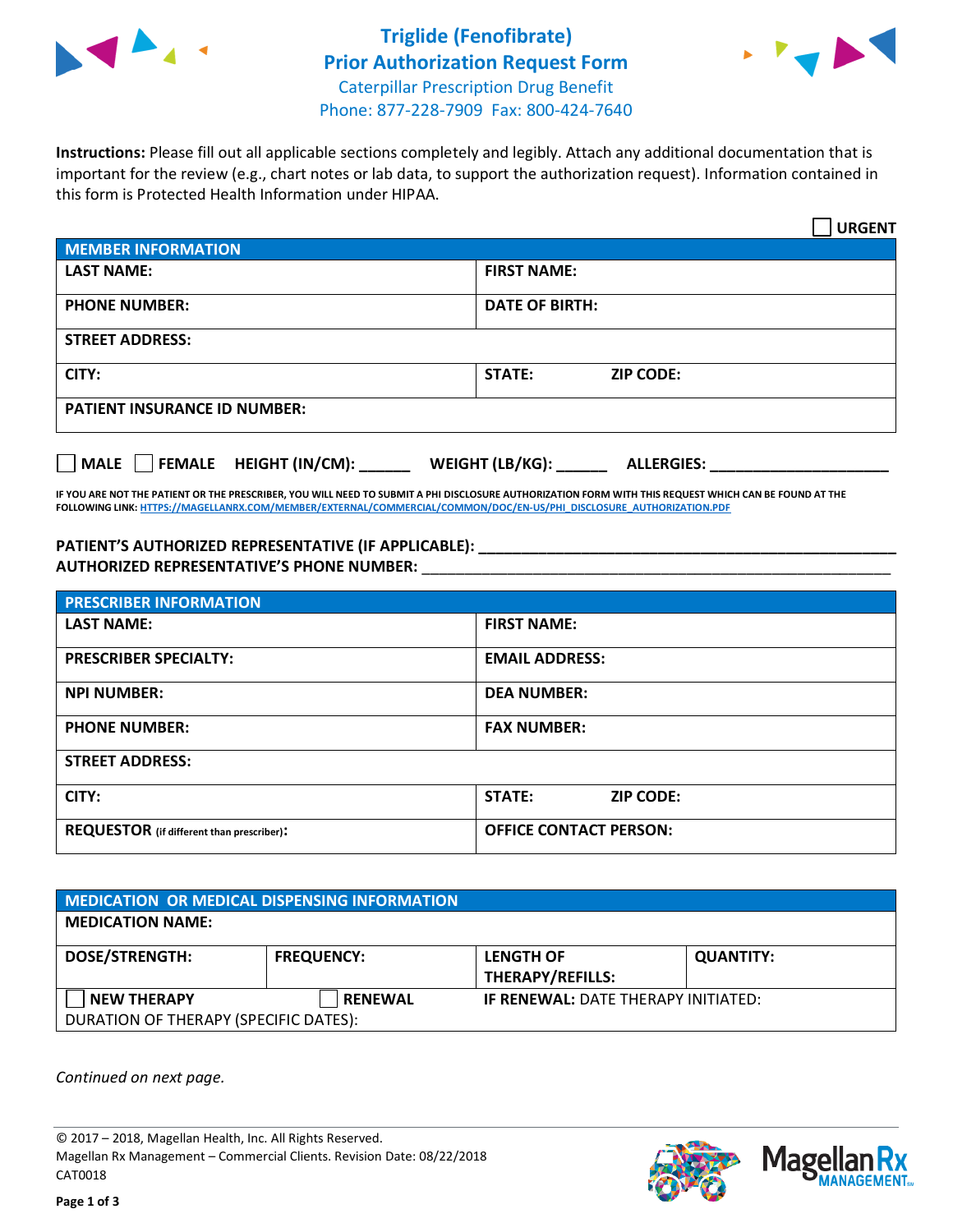



| <b>MEMBER'S LAST NAME:</b>                                                                                                                                                                                                                                                                              | <b>MEMBER'S FIRST NAME:</b>                                                                             |                                           |  |  |
|---------------------------------------------------------------------------------------------------------------------------------------------------------------------------------------------------------------------------------------------------------------------------------------------------------|---------------------------------------------------------------------------------------------------------|-------------------------------------------|--|--|
|                                                                                                                                                                                                                                                                                                         | 1. HAS THE PATIENT TRIED ANY OTHER MEDICATIONS FOR THIS CONDITION?                                      | YES (if yes, complete below)<br><b>NO</b> |  |  |
| <b>MEDICATION/THERAPY (SPECIFY</b>                                                                                                                                                                                                                                                                      | <b>DURATION OF THERAPY (SPECIFY</b>                                                                     | <b>RESPONSE/REASON FOR</b>                |  |  |
| DRUG NAME AND DOSAGE):                                                                                                                                                                                                                                                                                  | DATES):                                                                                                 | <b>FAILURE/ALLERGY:</b>                   |  |  |
|                                                                                                                                                                                                                                                                                                         |                                                                                                         |                                           |  |  |
|                                                                                                                                                                                                                                                                                                         |                                                                                                         |                                           |  |  |
| <b>2. LIST DIAGNOSES:</b>                                                                                                                                                                                                                                                                               |                                                                                                         | <b>ICD-10:</b>                            |  |  |
|                                                                                                                                                                                                                                                                                                         |                                                                                                         |                                           |  |  |
|                                                                                                                                                                                                                                                                                                         | 3. REQUIRED CLINICAL INFORMATION: PLEASE PROVIDE ALL RELEVANT CLINICAL INFORMATION TO SUPPORT A         |                                           |  |  |
| PRIOR AUTHORIZATION.                                                                                                                                                                                                                                                                                    |                                                                                                         |                                           |  |  |
| <b>Clinical information:</b>                                                                                                                                                                                                                                                                            |                                                                                                         |                                           |  |  |
| Has the patient tried and failed a generic fenofibrate? $\Box$ Yes $\Box$ No                                                                                                                                                                                                                            |                                                                                                         |                                           |  |  |
| Select how the patient took the generic fenofibrate:                                                                                                                                                                                                                                                    |                                                                                                         |                                           |  |  |
| $\Box$ With food                                                                                                                                                                                                                                                                                        |                                                                                                         |                                           |  |  |
| □ Without food                                                                                                                                                                                                                                                                                          |                                                                                                         |                                           |  |  |
| $\Box$ Variably took with food<br>□ Unknown                                                                                                                                                                                                                                                             |                                                                                                         |                                           |  |  |
|                                                                                                                                                                                                                                                                                                         | Is there a documented intolerance or side effect to a generic fenofibrate? $\Box$ Yes $\Box$ No         |                                           |  |  |
|                                                                                                                                                                                                                                                                                                         | Has the patient had an inadequate response to a generic fenofibrate as documented by higher than normal |                                           |  |  |
| triglyceride (TG) lab value while on a generic fenofibrate? □ Yes □ No                                                                                                                                                                                                                                  |                                                                                                         |                                           |  |  |
|                                                                                                                                                                                                                                                                                                         | Please provide original TG lab report, which contains the normal range for that lab                     |                                           |  |  |
|                                                                                                                                                                                                                                                                                                         |                                                                                                         |                                           |  |  |
| Are there any other comments, diagnoses, symptoms, medications tried or failed, and/or any other information the<br>physician feels is important to this review?                                                                                                                                        |                                                                                                         |                                           |  |  |
|                                                                                                                                                                                                                                                                                                         |                                                                                                         |                                           |  |  |
| Please note: Not all drugs/diagnosis are covered on all plans. This request may be denied unless all required<br>information is received.                                                                                                                                                               |                                                                                                         |                                           |  |  |
| ATTESTATION: I attest the information provided is true and accurate to the best of my knowledge. I understand that                                                                                                                                                                                      |                                                                                                         |                                           |  |  |
| the Health Plan, insurer, Medical Group or its designees may perform a routine audit and request the medical                                                                                                                                                                                            |                                                                                                         |                                           |  |  |
| information necessary to verify the accuracy of the information reported on this form.                                                                                                                                                                                                                  |                                                                                                         |                                           |  |  |
| Prescriber Signature or Electronic I.D. Verification:                                                                                                                                                                                                                                                   |                                                                                                         | Date:                                     |  |  |
| CONFIDENTIALITY NOTICE: The documents accompanying this transmission contain confidential health information that is legally privileged. If                                                                                                                                                             |                                                                                                         |                                           |  |  |
| you are not the intended recipient, you are hereby notified that any disclosure, copying, distribution, or action taken in reliance on the contents<br>of these documents is strictly prohibited. If you have received this information in error, please notify the sender immediately (via return FAX) |                                                                                                         |                                           |  |  |
| and arrange for the return or destruction of these documents.                                                                                                                                                                                                                                           |                                                                                                         |                                           |  |  |
|                                                                                                                                                                                                                                                                                                         |                                                                                                         |                                           |  |  |

## **FAX THIS FORM TO: 800-424-7640**

**MAIL REQUESTS TO:** Magellan Rx Management Prior Authorization Program; c/o Magellan Health, Inc.

© 2017 – 2018, Magellan Health, Inc. All Rights Reserved. Magellan Rx Management – Commercial Clients. Revision Date: 08/22/2018 CAT0018